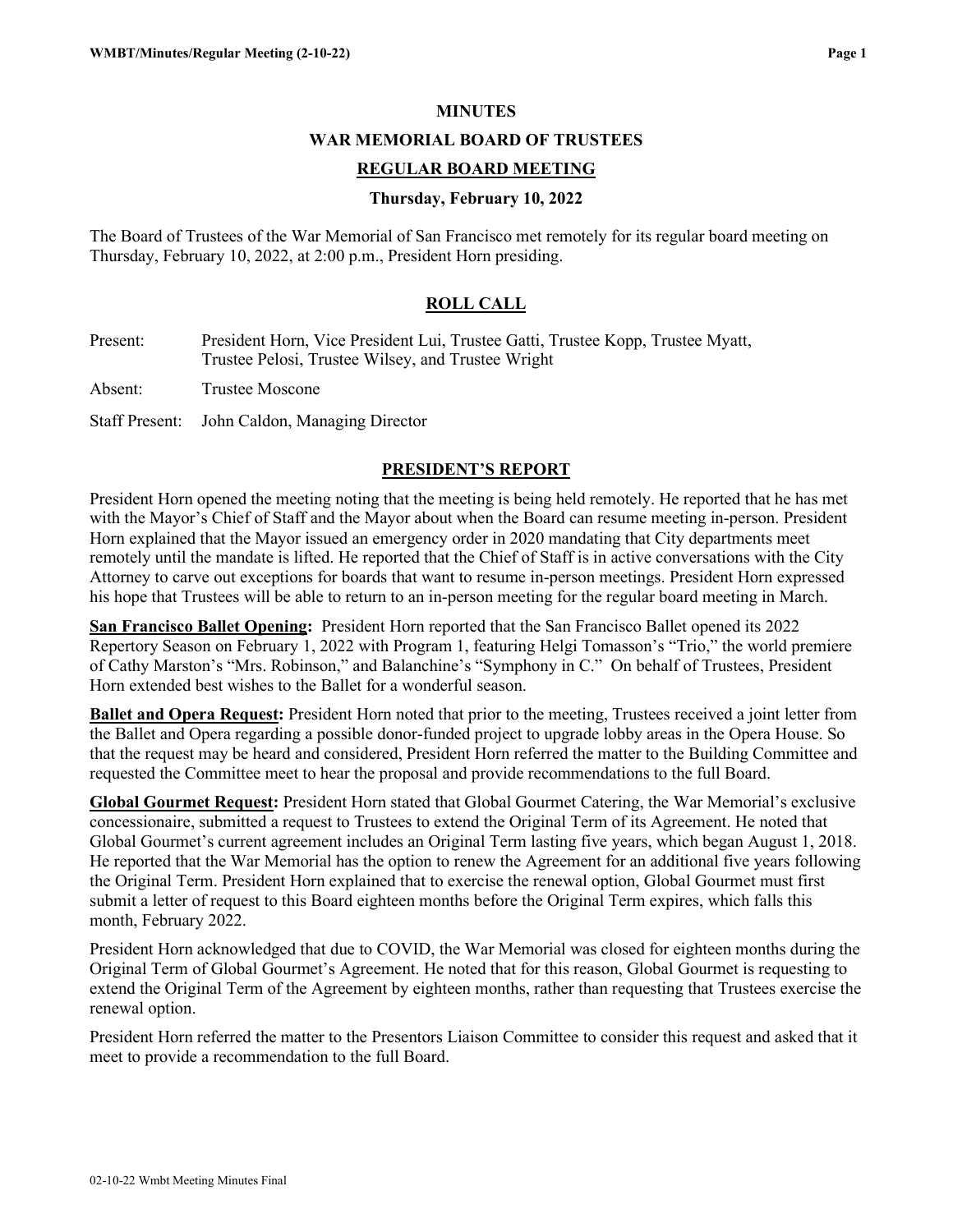## **MANAGING DIRECTOR'S REPORT**

**Approval of Consent Agenda:** Director Caldon stated that items submitted on the Consent Agenda included: minutes of the January 12, 2022 special meeting of the Board; minutes of the January 26, 2022 Budget and Finance Committee meeting; Rental Requests for February 10, 2022; Refund Requests for February 10, 2022; January 2022 Housekeeping Expenditure Reports; and the Resolution adopting findings under Assembly Bill 361 to continue remote meetings. On motion of Trustee Kopp, seconded by Trustee Wilsey, the following resolution was unanimously adopted:

## RESOLUTION NO. 22-02

RESOLVED, By the Board of Trustees of the War Memorial of San Francisco that minutes of the January 12, 2022 special meeting of the Board; minutes of the January 26, 2022 Budget and Finance Committee meeting; Rental Requests for February 10, 2022; Refund Requests for February 10, 2022; January 2022 Housekeeping Expenditure Reports; and the Resolution adopting findings under Assembly Bill 361 to continue remote meetings, are hereby approved.

**COVID Update:** Director Caldon discussed the latest developments in public health measures taken to address the pandemic. He noted that there has been a frenzy of health orders being issued at a rapid pace with the rules continuing to change as the omicron surge appears to be subsiding. Director Caldon noted that in the performance and event spaces vaccinations are still required, as well as boosters for those eligible, and that masks are still required, with the use of N95 and KN95 masks being encouraged.

Director Caldon reported that food and beverages are being served in lobbies only, with no food or drink being allowed in the auditorium, to encourage patrons to keep their masks on. He reported that with the consent of the City Attorney, Mayor's Office, and Department of Public Health, the War Memorial has been more restrictive than health orders require in order to protect patrons and staff. He remarked that there have been fewer exposure notices received lately, which is a change from January when the department was receiving approximately three notices per day.

Director Caldon noted that the current rules are complex, as there are different vaccination requirements based on a person's age group with ranges of 0-2, 2-4, 5-11, 12-16, and 17 and up. He acknowledged it is complicated for front-of-house staff to manage and commended their performance.

Trustee Wilsey inquired about someone who recently tried to attend the Symphony who was denied entry due to lacking a booster shot. She asked whether the venues are allowing any vaccination exemptions. Director Caldon responded that no vaccination exemptions are currently permitted, including for medical or religious reasons.

Vice President Lui then asked about whether the venues would continue with the masking requirement, as the state of California appears to be loosening its requirements regarding masks indoors. Director Caldon responded that staff's position is to continue the mask mandate. He stated that the Ballet and Symphony, both of which are currently in production, as well as numerous presenters in the Herbst Theatre, have informed staff that their patrons desire that the mask mandate and vaccination requirements remain in place. Director Caldon noted that subscription packages are sold several months in advance, so at the time current subscribers purchased their tickets, they were provided a commitment about masks and vaccination requirements. He stated that to change those requirements midway through performance seasons would result in not honoring the commitment made to patrons regarding measures being taken to protect their safety at the time of their ticket purchase.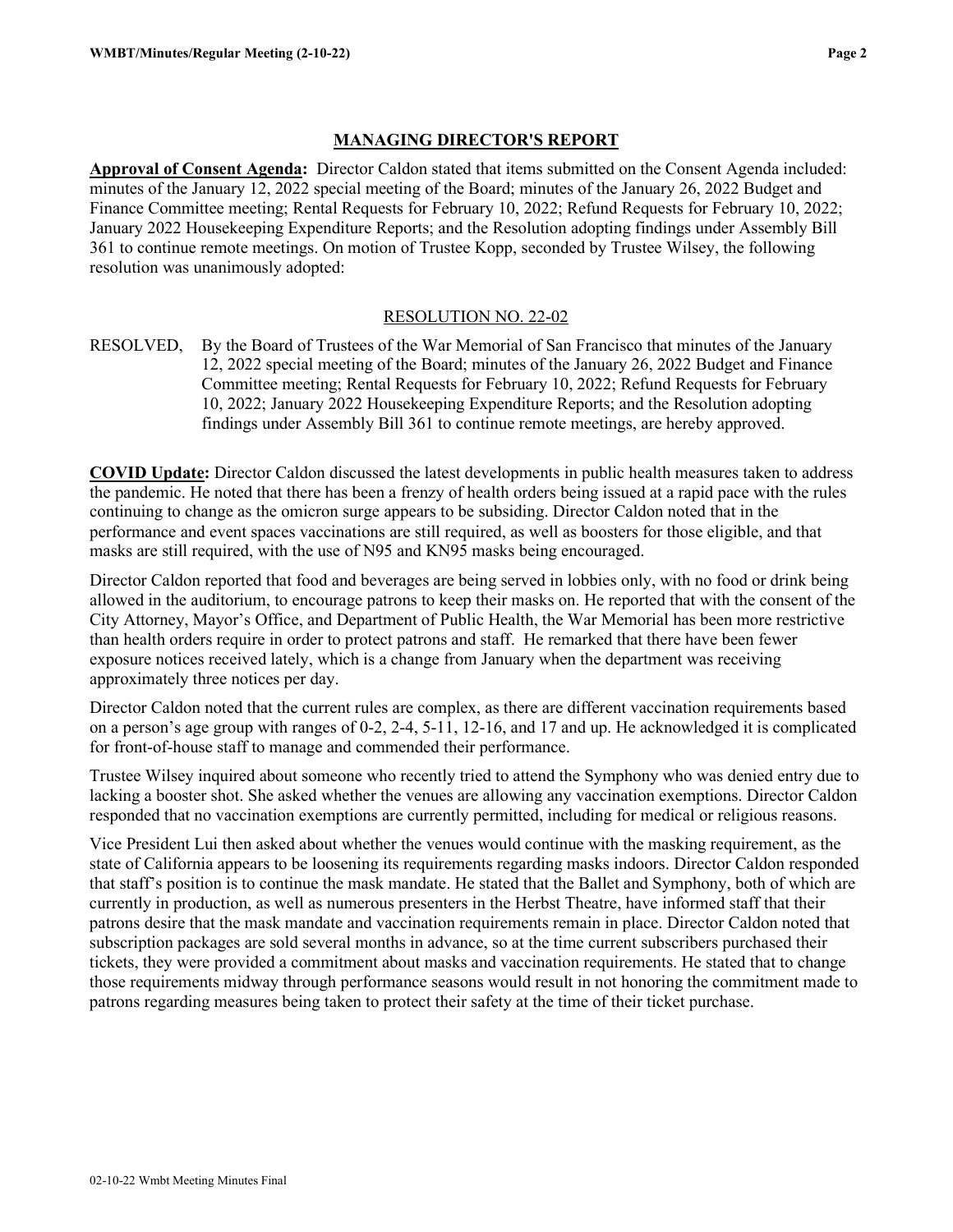Trustee Wilsey remarked that Mayor Breed had announced the loosening of the mask mandate the night before the opening night of the Ballet. Trustee Wilsey said that she received a call from the Ballet indicating it did not want to be the first to have an event without masks and possibly be responsible for spreading COVID; Mayor Breed told her that the Ballet could continue to require masking. Director Caldon stated that the Department of Public Health has allowed for facilities to be more restrictive than health orders, but not less restrictive. He also noted that any policy issued by the War Memorial is first vetted by the City Attorney's office, the Mayor's office, and the Department of Public Health to ensure that the policies are politically supported and legally enforceable.

**Update on Behested Payments Legislation:** Director Caldon stated the Board of Supervisors recently enacted behested payments legislation effective January 23, 2022. He noted that some Trustees are involved in fundraising and stated that he wanted to ensure they were aware of these changes. He explained that the new law prohibits the direct or indirect solicitation of payments from "interested parties" and expands the definition of an interested party to include contractors and other entities that have business before the Board. He continued that because the City has now prohibited all behested payment requests from interested parties, it has eliminated the reporting requirements associated with payments of this type.

**Form 700 and Sunshine Training Reminder:** Director Caldon then reminded Trustees that California Form 700 Statement of Economic Interests filings and Sunshine and Ethics trainings will be due by April 1, 2022. He noted that all Board members should have already received an email from the Ethics Commission, but that Francesca Cicero, Public Information Officer, will follow up with additional information if Trustees are having issues filling out their forms.

Vice President Lui noted that she also serves on the Asian Art Museum Commission and asked whether she only needs to complete one Form 700 and training. Director Caldon responded that he believed that is the case. Trustee Wilsey said that as a member of both this Board and the Fine Arts Museums of San Francisco she submits only one form annually.

# **COMMITTEE REPORT**

President Horn stated that earlier today, the Budget and Finance Committee met to consider two items: Proposed rental rates for Fiscal Years 2022-23 and 2023-24 and the War Memorial Departmental Budget for Fiscal Years 2022-23 and 2023-24. Chair Myatt then reported on behalf of the Committee.

**Budget and Finance Committee – Rental Rates:** Chair Myatt stated that to comply with legal requirements the Board is required to hold two public budget hearings no fewer than 15 days apart before voting to approve the departmental budget. Chair Myatt reported that the Budget and Finance Committee held meetings on January 26, 2022, and again earlier today, to consider and adopt recommendations on the War Memorial department's prosed rental rates and proposed budgets for Fiscal Year 2022-23 and Fiscal Year 2023-24.

Chair Myatt reported that the Committee reviewed staff's proposed rental rate increases, which include an average 6% increase for performance venues and 4.2% for office space rentals for Fiscal Year 2022-23 and Fiscal Year 2023-24, as well as the elimination of two obsolete rental rate categories, including holiday rental fees and extra-hours rental charges for Zellerbach Rehearsal Hall. He noted that following discussion, the Committee voted to recommend approval of staff's proposed rental rates for both fiscal years.

Following discussion, President Horn requested a motion to adopt the report of the Budget and Finance Committee. On motion of Trustee Pelosi, seconded by Trustee Wilsey, Trustees voted unanimously to recommend approval of staff's proposed two-year Rental Rates for Fiscal Years 2022-23 and 2023-24.

# RESOLUTION NO. 22-03

RESOLVED, By the Board of Trustees of the War Memorial of San Francisco to adopt the report of the Budget and Finance Committee and approve staff's proposed Rental Rates for Fiscal Year 2022-23 and Fiscal Year 2023-24.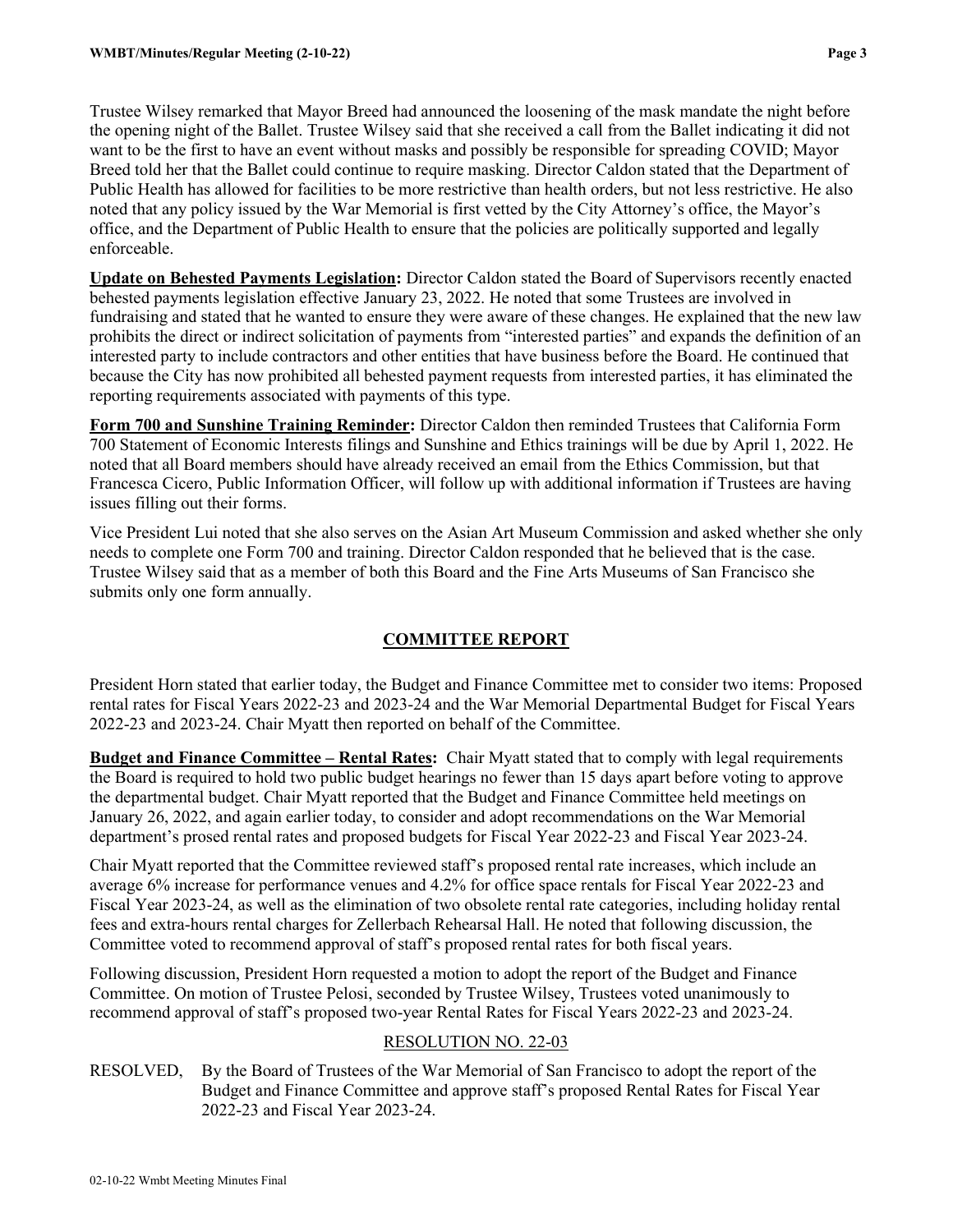**Budget and Finance Committee – Departmental Budget:** Chair Myatt stated that the Budget and Finance Committee held meetings on January 26, 2022, and again earlier today, to consider and adopt recommendations on the War Memorial department's proposed budgets for Fiscal Year 2022-23 and Fiscal Year 2023-24, including revenues and expenditures, facility maintenance, and capital budgets. He noted that following discussion, the Committee voted to recommend approval of staff's proposed budget for both fiscal years.

Following discussion, President Horn requested a motion to adopt the report of the Budget and Finance Committee. On motion of Trustee Pelosi, seconded by Vice President Lui, Trustees voted unanimously to recommend approval of staff's proposed two-year budget for Fiscal Year 2022-23 and Fiscal Year 2023-24.

## RESOLUTION NO. 22-04

RESOLVED, By the Board of Trustees of the War Memorial of San Francisco to adopt the report of the Budget and Finance Committee and approve staff's proposed War Memorial Department two-year budget for Fiscal Year 2022-23 and Fiscal Year 2023-24.

# **REGULAR ITEMS**

# **Selection of Trustee-Director to the San Francisco Performing Arts Center Foundation Board of Directors:**

President Horn provided background to this item for the benefit of the Board. He stated that the San Francisco Performing Arts Center Foundation is a private, non-profit corporation, originally created in 1973 as the "Friends of the War Memorial," that provides support services to the San Francisco War Memorial and Performing Arts Center. He noted that, as authorized by the Board of Trustees, the Foundation provides services to the War Memorial including collecting and processing licensee payments and deposits in accordance with facility license agreements, processing payroll for non-City event personnel, and providing funds for various facility improvements.

President Horn explained that the Performing Arts Center Foundation's by-laws provide for five directors, of which a minimum of three shall be members of the War Memorial Board of Trustees, with two At-Large Directors as determined by a majority of the Foundation directors. President Horn noted that currently he and Trustee Moscone are named as Trustee-Directors of the Foundation, Director Caldon serves as an At-Large Director, and that there currently exist one Trustee-Director and one At-Large Director vacancy. President Horn stated that with the passing of Trustee Shultz, it is up to the Trustees to select a Trustee-Director to succeed her. President Horn then opened the floor to nominations. Trustee Kopp nominated Trustee Wilsey.

Following discussion, President Horn requested a motion to adopt the nomination of Trustee Wilsey. On motion of Trustee Kopp, seconded by Trustee Gatti, Trustees voted unanimously to elect Trustee Wilsey to the San Francisco Performing Arts Center Foundation Board of Directors.

## RESOLUTION NO. 22-05

RESOLVED, By the Board of Trustees of the War Memorial of San Francisco to elect Trustee Wilsey as Trustee-Director on the Board of Directors of the San Francisco Performing Arts Center Foundation.

## **GOOD AND WELFARE**

Trustee Gatti remarked that ten days ago the Symphony, including Michael Tilson Thomas and Yuja Wang, performed an incredible tribute concert for late Trustee Nancy Bechtle. He noted that afterwards there was a reception with a video of Trustee Bechtle and that the Symphony did a spectacular job paying tribute to her. President Horn and Trustee Pelosi agreed.